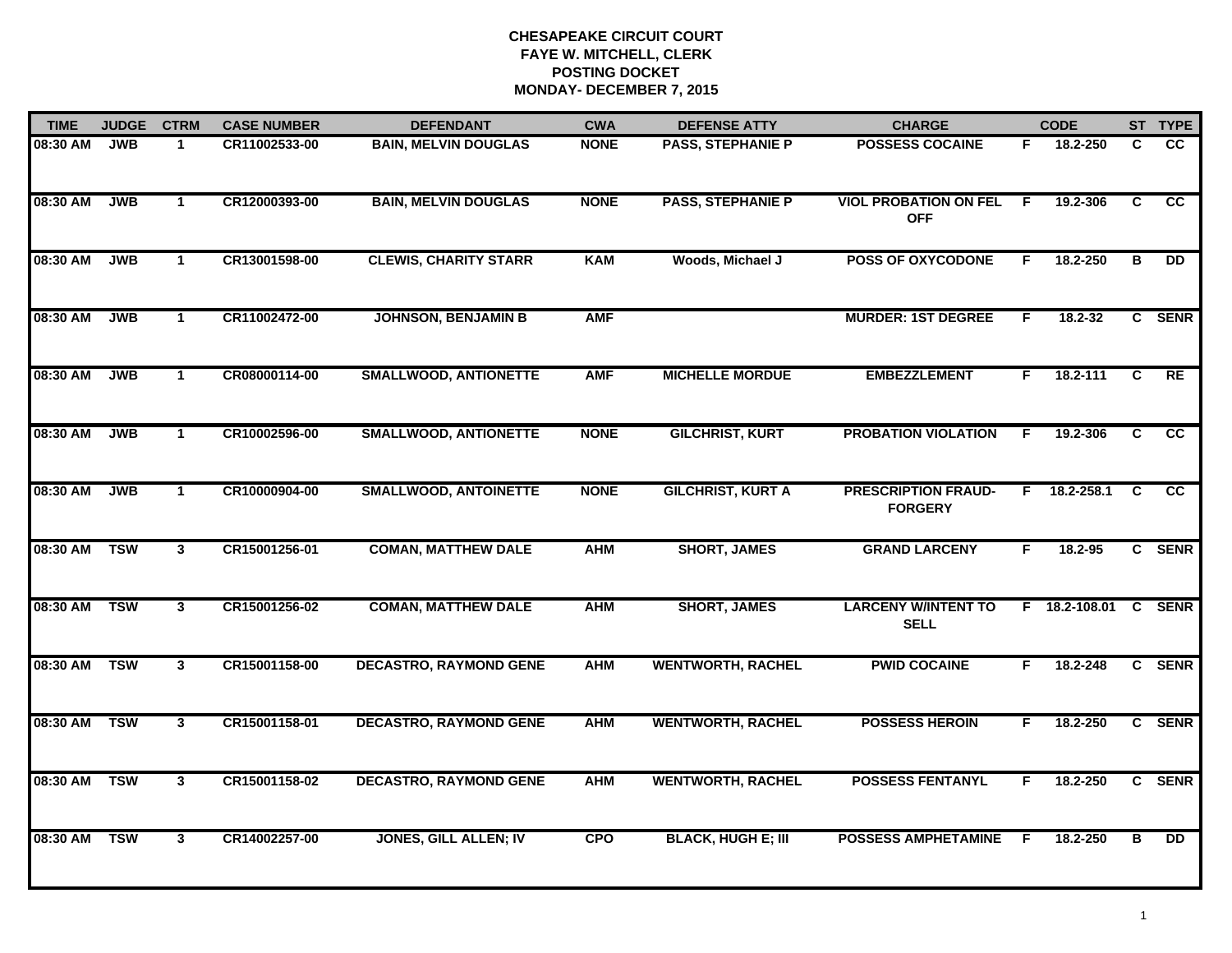| <b>TIME</b>   | <b>JUDGE</b> | <b>CTRM</b>    | <b>CASE NUMBER</b> | <b>DEFENDANT</b>              | <b>CWA</b> | <b>DEFENSE ATTY</b>       | <b>CHARGE</b>                                     |    | <b>CODE</b>          |    | ST TYPE       |
|---------------|--------------|----------------|--------------------|-------------------------------|------------|---------------------------|---------------------------------------------------|----|----------------------|----|---------------|
| 08:30 AM      | <b>MATA</b>  | 5              | CR15001260-00      | JOHNSON, TRAMONE ANTONIO      | <b>AMF</b> | <b>BROCCOLETTI, JAMES</b> | <b>VIOLENT FELON POSS/TRAN F</b><br><b>WEAPON</b> |    | 18.2-308.2           | в  | <b>MOT</b>    |
| 08:30 AM MATA |              | $5^{\circ}$    | CR15001260-01      | JOHNSON, TRAMONE ANTONIO      | <b>AMF</b> | <b>BROCCOLETTI, JAMES</b> | <b>FELON POSS WPN/AMMO</b><br>(NOT GUN)           | F. | 18.2-308.2           | B  | МОТ           |
| 08:30 AM      | <b>MATA</b>  | $\overline{5}$ | CR15001390-00      | <b>JONES, DESHAUN</b>         | <b>DAW</b> | <b>STOKES, MARK</b>       | <b>FORGE CHECK</b>                                | F. | 18.2-172             |    | <b>B</b> SENR |
| 08:30 AM      | <b>MATA</b>  | 5              | CR15001390-01      | <b>JONES, DESHAUN</b>         | <b>DAW</b> | <b>STOKES, MARK</b>       | <b>UTTER FORGED CHECK</b>                         | F. | 18.2-172             |    | <b>B</b> SENR |
| 08:30 AM      | <b>MATA</b>  | 5              | CR15001390-03      | <b>JONES, DESHAUN</b>         | <b>DAW</b> | <b>STOKES, MARK</b>       | <b>FORGE CHECK</b>                                | F. | 18.2-172             |    | <b>B</b> SENR |
| 08:30 AM MATA |              | 5              | CR15000845-00      | <b>MANUEL-WILLIAMS, VICKY</b> | <b>WHC</b> | Taylor, Matthew T; SR     | <b>GRAND LARCENY</b>                              | F. | 18.2-95              |    | <b>B</b> SENR |
| 08:30 AM      | <b>MATA</b>  | 5              | CR15000845-01      | <b>MANUEL-WILLIAMS, VICKY</b> | <b>WHC</b> | Taylor, Matthew T; SR     | <b>LARCENY W/INTENT TO</b><br><b>SELL</b>         |    | F 18.2-108.01 B SENR |    |               |
| 08:30 AM      | <b>MATA</b>  | 5              | CR12001919-01      | <b>WHITAKER, HERMAN LEE</b>   | <b>MIF</b> | <b>HARRIS, ERIC</b>       | <b>VIOL PROBATION ON FEL</b><br><b>OFF</b>        | F. | 19.2-306             | C  | <b>REV</b>    |
| 08:30 AM      | <b>MATA</b>  | 5              | CR12002652-01      | <b>WHITAKER, HERMAN LEE</b>   | <b>MIF</b> | <b>HARRIS, ERIC</b>       | <b>VIOL PROBATION ON FEL</b><br><b>OFF</b>        | F. | 19.2-306             | C. | <b>REV</b>    |
| 08:30 AM      | <b>RDS</b>   | 6              | CR15001173-00      | <b>ALBERT, RICHARD WAYNE</b>  | <b>CEE</b> | <b>BELOTE, NICOLE</b>     | <b>HIT &amp; RUN</b>                              |    | F C.46.2-894         |    | <b>B</b> SENR |
| 08:30 AM      | <b>RDS</b>   | 6              | CR15001173-01      | <b>ALBERT, RICHARD WAYNE</b>  | <b>CEE</b> | <b>BELOTE, NICOLE</b>     | <b>DUI 1ST (ACC)</b>                              |    | M A.18.2-266         |    | <b>B</b> SENR |
| 08:30 AM      | <b>RDS</b>   | 6              | CR15001456-00      | <b>BROWN, DAVID WAYNE</b>     | <b>CEE</b> | <b>POULSON, MICHAEL</b>   | <b>HABITUAL OFFENDER-</b><br><b>PRIOR OFF</b>     |    | F B.46.2-357         |    | <b>B</b> SENR |
| 08:30 AM      | <b>RDS</b>   | 6              | CR15002020-00      | <b>BROWN, DAVID WAYNE</b>     | <b>CEE</b> | <b>MASON, SHARON</b>      | <b>HABITUAL OFFENDER-</b><br><b>PRIOR OFF</b>     |    | F B.46.2-357 C SENR  |    |               |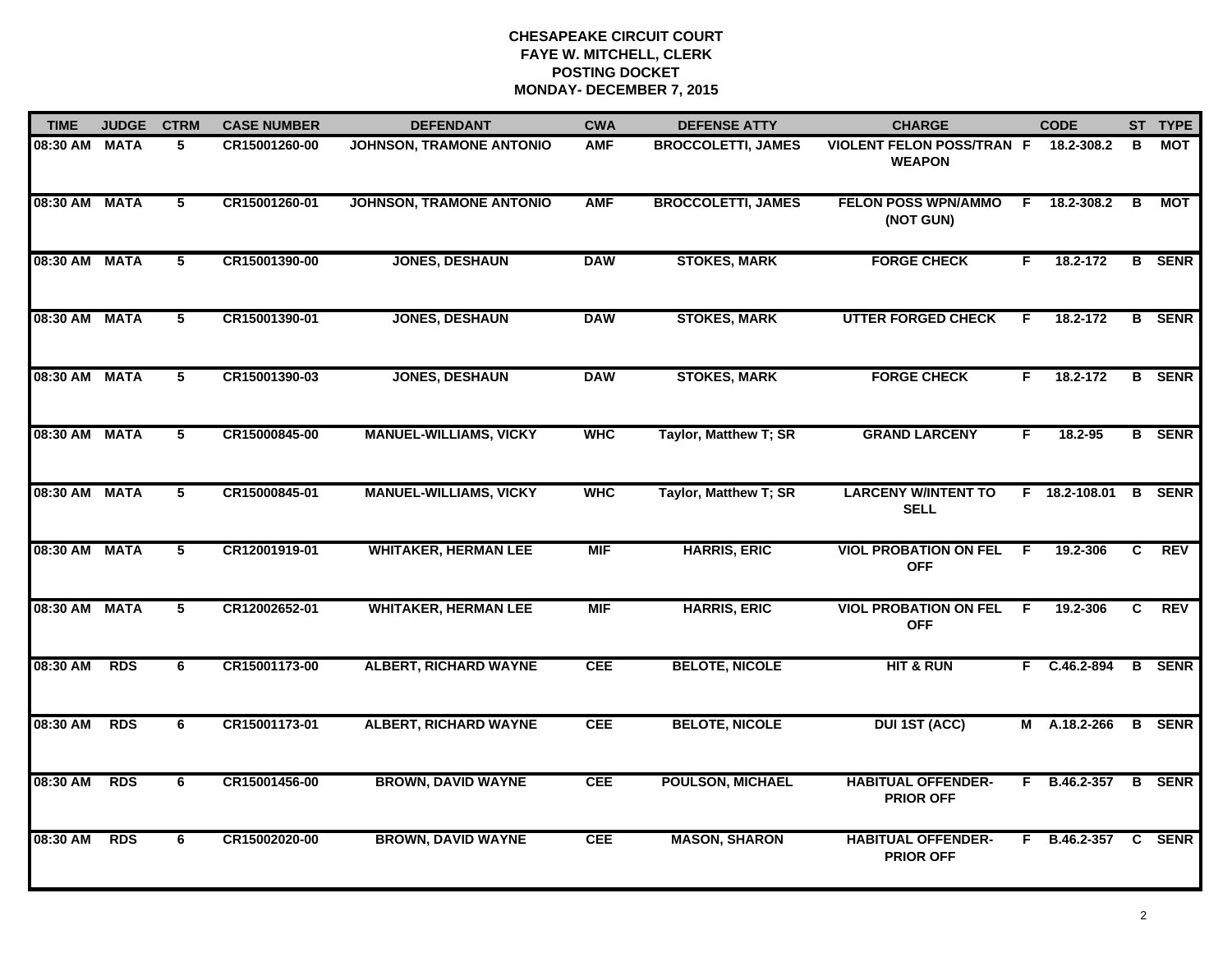| <b>TIME</b>   | <b>JUDGE</b> | <b>CTRM</b>    | <b>CASE NUMBER</b> | <b>DEFENDANT</b>                   | <b>CWA</b> | <b>DEFENSE ATTY</b>       | <b>CHARGE</b>                                  |                | <b>CODE</b> |                | ST TYPE       |
|---------------|--------------|----------------|--------------------|------------------------------------|------------|---------------------------|------------------------------------------------|----------------|-------------|----------------|---------------|
| 08:30 AM      | <b>RDS</b>   | 6              | CR15001300-00      | <b>DANIELS, AVERY L</b>            | <b>ABD</b> | <b>PASS, STEPHANIE</b>    | <b>VIOL PROBATION ON FEL</b><br><b>OFF</b>     | -F.            | 19.2-306    | C              | <b>REV</b>    |
| 08:30 AM      | <b>RDS</b>   | 6              | CR15000562-00      | <b>HALES, RAHEEM</b>               | <b>CEE</b> | <b>ARRINGTON, DEBRACA</b> | <b>STATUTORY BURGLARY</b>                      | F.             | 18.2-91     |                | <b>B</b> SENR |
| 08:30 AM      | <b>RDS</b>   | 6              | CR15000562-01      | <b>HALES, RAHEEM</b>               | <b>CEE</b> | <b>ARRINGTON, DEBRACA</b> | <b>GRAND LARCENY</b>                           | F.             | 18.2-95     |                | <b>B</b> SENR |
| 08:30 AM      | <b>RDS</b>   | 6              | CR15000562-02      | <b>HALES, RAHEEM</b>               | <b>CEE</b> | <b>ARRINGTON, DEBRACA</b> | <b>GRAND LARCENY: AUTO</b><br><b>THEFT</b>     | F.             | 18.2-95     |                | <b>B</b> SENR |
| 08:30 AM      | <b>RDS</b>   | 6              | CR13002222-01      | <b>MCREYNOLDS, REX ALLEN</b>       | <b>LML</b> | <b>WEGMAN, ROBERT L</b>   | <b>VIOL PROBATION ON FEL</b><br><b>OFF</b>     | F.             | 19.2-306    | C.             | <b>REV</b>    |
| 09:30 AM MATA |              | 5              | CR15001389-00      | <b>CASEY, DAVID GLENN</b>          | <b>DAW</b> | <b>MOYER, DAVID</b>       | <b>ADVANCE/FAIL PROVIDE</b><br><b>CONTRUCT</b> | F.             | 18.2-200.1  | C              | <b>TBS</b>    |
| 09:30 AM MATA |              | $\overline{5}$ | CR15001389-01      | <b>CASEY, DAVID GLENN</b>          |            |                           | <b>FTA-TRYL</b>                                | $\overline{M}$ | 18.2-456    |                | C ADAT        |
| 09:30 AM MATA |              | 5              | CR15000252-00      | <b>CREECY, CHRISTOPHER EMANUEL</b> | <b>MIF</b> | <b>GIVANDO, STEPHEN</b>   | <b>POSSESS HEROIN</b>                          | F.             | 18.2-250    | C              | <b>TBS</b>    |
| 09:30 AM MATA |              | 5              | CR15000252-01      | <b>CREECY, CHRISTOPHER EMANUEL</b> | <b>MIF</b> | <b>GIVANDO, STEPHEN</b>   | <b>HABITUAL OFFENDER-</b><br><b>PRIOR OFF</b>  | F.             | B.46.2-357  | <b>C</b>       | <b>TBS</b>    |
| 09:30 AM MATA |              | 5              | CR15000252-02      | <b>CREECY, CHRISTOPHER EMANUEL</b> | <b>MIF</b> | <b>GIVANDO, STEPHEN</b>   | <b>FAIL TO APPEAR; TRYL</b>                    | М              | 18.2-456    | C              | <b>TBS</b>    |
| 10:00 AM      | <b>JWB</b>   | $\mathbf{1}$   | CR15000015-00      | <b>BAILEY, DEVRON JERNOIL</b>      | <b>KAM</b> | <b>DRAPER, ANTHONY</b>    | <b>STATUTORY BURGLARY</b>                      | F.             | 18.2-89     | C              | <b>MOT</b>    |
| 10:00 AM      | <b>JWB</b>   | $\mathbf{1}$   | CR15000015-01      | <b>BAILEY, DEVRON JERNOIL</b>      | <b>KAM</b> | <b>DRAPER, ANTHONY</b>    | <b>GRAND LARCENY</b>                           | F              | 18.2-95     | $\overline{c}$ | <b>MOT</b>    |
| 10:00 AM      | <b>JWB</b>   | $\mathbf{1}$   | CR15000015-02      | <b>BAILEY, DEVRON JERNOIL</b>      | <b>KAM</b> | <b>DRAPER, AANTHONY</b>   | <b>DAMAGE PROPERTY</b>                         | F.             | 18.2-137    | C              | <b>MOT</b>    |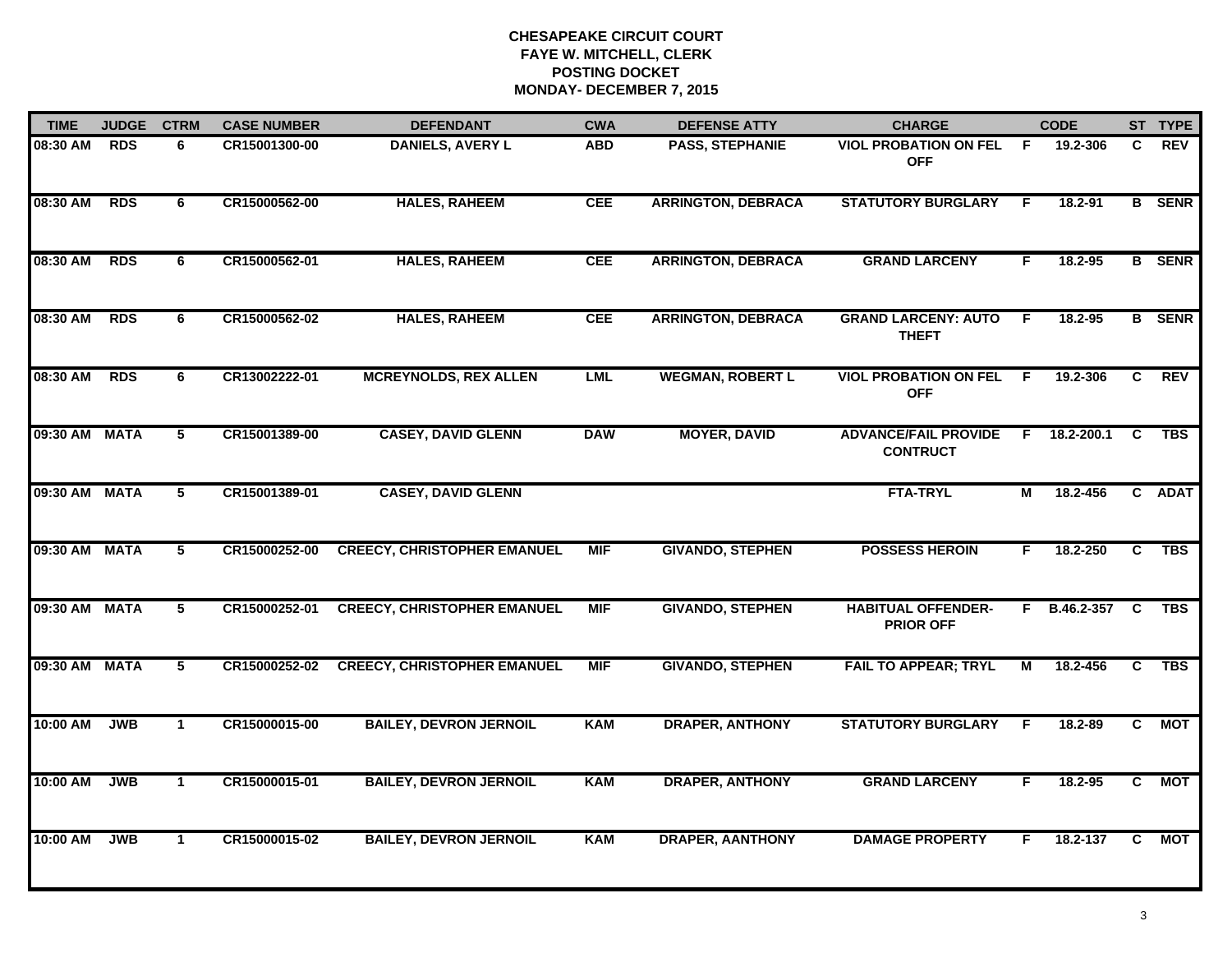| <b>TIME</b> | <b>JUDGE</b> | <b>CTRM</b>  | <b>CASE NUMBER</b> | <b>DEFENDANT</b>               | <b>CWA</b> | <b>DEFENSE ATTY</b>      | <b>CHARGE</b>                                   |              | <b>CODE</b>     |    | ST TYPE       |
|-------------|--------------|--------------|--------------------|--------------------------------|------------|--------------------------|-------------------------------------------------|--------------|-----------------|----|---------------|
| 10:00 AM    | <b>JWB</b>   | $\mathbf{1}$ | CR15001059-00      | <b>BAILEY, DEVRON JERNOIL</b>  | <b>KAM</b> | <b>DRAPER, ANTHONY</b>   | <b>STATUTORY BURGLARY</b>                       | F.           | 18.2-91         | C. | MOT           |
| 10:00 AM    | <b>JWB</b>   | $\mathbf{1}$ | CR15001059-01      | <b>BAILEY, DEVRON JERNOIL</b>  | <b>KAM</b> | <b>DRAPER, ANTHONY</b>   | <b>GRAND LARCENY</b>                            | F            | 18.2-95         | C  | <b>MOT</b>    |
| 10:00 AM    | <b>JWB</b>   | $\mathbf{1}$ | CR15001059-02      | <b>BAILEY, DEVRON JERNOIL</b>  | <b>KAM</b> | <b>DRAPER, ANTHONY</b>   | <b>LARCENY W/INTENT TO</b><br><b>SELL/DISTB</b> |              | $F$ 18.2-108.01 | C  | <b>MOT</b>    |
| 10:00 AM    | <b>JWB</b>   | 1            | CR15001059-03      | <b>BAILEY, DEVRON JERNOIL</b>  | KAM        | <b>DRAPER, ANTHONY</b>   | <b>STATUTORY BURGLARY</b>                       | F            | 18.2-91         | C. | <b>MOT</b>    |
| 10:00 AM    | <b>JWB</b>   | $\mathbf 1$  | CR15001059-04      | <b>BAILEY, DEVRON JERNOIL</b>  | <b>KAM</b> | <b>DRAPER, ANTHONY</b>   | <b>GRAND LARCENY</b>                            | F.           | 18.2-95         | C  | <b>MOT</b>    |
| 10:00 AM    | <b>JWB</b>   | $\mathbf{1}$ | CR15001059-05      | <b>BAILEY, DEVRON JERNOIL</b>  | <b>KAM</b> | <b>DRAPER, ANTHONY</b>   | <b>LARCENY W/INTENT TO</b><br><b>SELL/DISTB</b> |              | F 18.2-108.01 C |    | <b>MOT</b>    |
| 10:00 AM    | <b>JWB</b>   | $\mathbf{1}$ | CR15002187-00      | <b>BARKSDALE, ISHA OPHELIA</b> | <b>CEE</b> | Winn, A Robinson         | <b>CONCEALMENT 3RD</b><br><b>OFFENSE</b>        | F            | 18.2-103        |    | <b>B</b> PLEA |
| 10:00 AM    | <b>JWB</b>   | $\mathbf{1}$ | CR15002267-00      | <b>BILLINGSLEY, LEROY</b>      | <b>AHM</b> | <b>WENTWORTH, RACHEL</b> | <b>BOND APPEAL</b>                              | $\mathbf{o}$ | 19.2-124        |    | C BOND        |
| 10:00 AM    | <b>JWB</b>   | $\mathbf{1}$ | CR15002090-00      | <b>BUEHNE, JOSEPH BENJAMIN</b> | <b>AWW</b> | <b>HOLDER, WM JOSHUA</b> | <b>POSSESS OXYCODONE</b>                        | F            | 18.2-250        |    | <b>B</b> PLEA |
| 10:00 AM    | <b>JWB</b>   | $\mathbf{1}$ | CR15001832-00      | <b>BUTTS, ANTHONY RAY</b>      | <b>AMF</b> | Crook, Heather B         | <b>AGG SEX BATTERY: VICTIM</b><br>$<$ 13 YR     | F            | 18.2-67.3       |    | C TRYL        |
| 10:00 AM    | <b>JWB</b>   | $\mathbf{1}$ | CR15001832-01      | <b>BUTTS, ANTHONY RAY</b>      | <b>AMF</b> | Crook, Heather B.        | <b>INDECENT LIBERTIES</b><br>W/CHILD < 15       | F.           | 18.2-370        |    | C TRYL        |
| 10:00 AM    | <b>JWB</b>   | $\mathbf{1}$ | CR15002075-00      | <b>EDWARDS, ANIKA TOYE</b>     | <b>MLK</b> | <b>SPENCER, JO ANNE</b>  | PETIT LARCENY: 3RD+ OFF F                       |              | 18.2-96         |    | <b>B</b> TRYL |
| 10:00 AM    | <b>JWB</b>   | $\mathbf{1}$ | CR15001730-00      | <b>HEDRICK, MARK STEPHEN</b>   | <b>AEP</b> | Byrum, Robert G.         | <b>HIT &amp; RUN (ACC)</b>                      |              | F D.46.2-894    |    | <b>B</b> TRYL |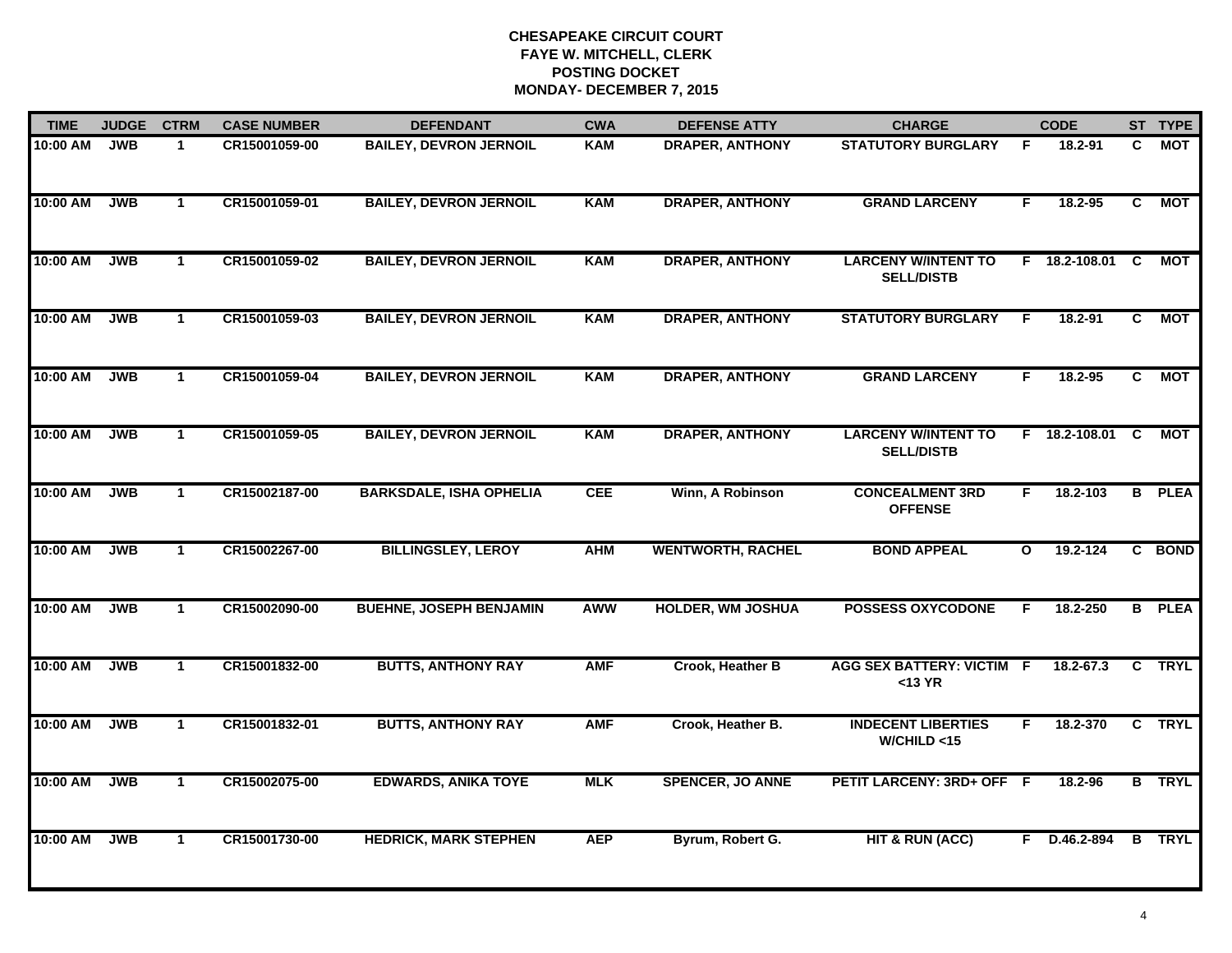| <b>TIME</b> | <b>JUDGE</b> | <b>CTRM</b>  | <b>CASE NUMBER</b> | <b>DEFENDANT</b>                 | <b>CWA</b> | <b>DEFENSE ATTY</b>   | <b>CHARGE</b>                                 |    | <b>CODE</b>     |                | ST TYPE       |
|-------------|--------------|--------------|--------------------|----------------------------------|------------|-----------------------|-----------------------------------------------|----|-----------------|----------------|---------------|
| $10:00$ AM  | <b>JWB</b>   | $\mathbf{1}$ | CR15001730-01      | <b>HEDRICK, MARK STEPHEN</b>     | <b>AEP</b> | Byrum, Robert G.      | <b>DRIV UNDER</b><br><b>REVO/SUSPENSION</b>   |    | M B.46.2-301    | B              | <b>TRYL</b>   |
| 10:00 AM    | <b>JWB</b>   | $\mathbf{1}$ | CR15001130-00      | <b>HOLLOWAY, MAURICE ANTONIO</b> | <b>KAM</b> | <b>MUSSONI, ERIC</b>  | <b>GRAND LARCENY</b>                          | F  | 18.2-95         | C              | <b>SUP</b>    |
| 10:00 AM    | <b>JWB</b>   | $\mathbf{1}$ | CR15001130-01      | <b>HOLLOWAY, MAURICE ANTONIO</b> | <b>KAM</b> | <b>MUSSONI, ERIC</b>  | <b>GRAND LARCENY</b>                          | F. | 18.2-95         | $\overline{c}$ | <b>SUP</b>    |
| 10:00 AM    | <b>JWB</b>   | $\mathbf{1}$ | CR15001130-02      | <b>HOLLOWAY, MAURICE ANTONIO</b> | <b>KAM</b> | <b>MUSSONI, ERIC</b>  | <b>GRAND LARCENY</b>                          | F. | $18.2 - 95$     | C.             | <b>SUP</b>    |
| 10:00 AM    | <b>JWB</b>   | $\mathbf{1}$ | CR15001130-03      | <b>HOLLOWAY, MAURICE ANTONIO</b> | <b>KAM</b> | <b>MUSSONI, ERIC</b>  | <b>LARCENY W/INTENT TO</b><br><b>SELL</b>     |    | F 18.2-108.01   | C              | <b>SUP</b>    |
| 10:00 AM    | <b>JWB</b>   | $\mathbf{1}$ | CR15001130-04      | <b>HOLLOWAY, MAURICE ANTONIO</b> | <b>KAM</b> | <b>MUSSONI, ERIC</b>  | <b>LARCENY W/INTENT TO</b><br><b>SELL</b>     |    | F 18.2-108.01 C |                | SUP           |
| 10:00 AM    | <b>JWB</b>   | $\mathbf{1}$ | CR15001130-05      | <b>HOLLOWAY, MAURICE ANTONIO</b> | <b>KAM</b> | <b>MUSSONI, ERIC</b>  | <b>LARCENY W/INTENT TO</b><br><b>SELL</b>     |    | F 18.2-108.01 C |                | SUP           |
| 10:00 AM    | <b>JWB</b>   | $\mathbf{1}$ | CR15002091-00      | <b>JONES, SANTINA DEMONE</b>     | <b>MIF</b> | <b>MUSSONI, ERICK</b> | <b>ASSAULT &amp; BATTER LEO</b>               | -F | $18.2 - 57$     |                | <b>B</b> MENT |
| 10:00 AM    | <b>JWB</b>   | $\mathbf 1$  | CR15001196-00      | <b>LEWIS, JACOREY ZEPHANIC</b>   | <b>CEE</b> | <b>BELOTE, NICOLE</b> | <b>HIT &amp; RUN</b>                          | F. | D.46.2-894      |                | C TRYL        |
| 10:00 AM    | <b>JWB</b>   | $\mathbf{1}$ | CR15002245-00      | <b>MCCOLLUM, TRAMPUS WADE</b>    | <b>DJW</b> |                       | SODOMY:VIC<13Y/SUSP>14Y F<br><b>INDICT</b>    |    | 18.2-67.1       |                | C BOND        |
| 10:00 AM    | <b>JWB</b>   | $\mathbf{1}$ | CR15002245-01      | <b>MCCOLLUM, TRAMPUS WADE</b>    | <b>DJW</b> |                       | <b>AGG SEX BATTERY: VICTIM F</b><br>$<$ 13 YR |    | 18.2-67.3       | C              | <b>BOND</b>   |
| 10:00 AM    | <b>JWB</b>   | $\mathbf{1}$ | CR15002245-02      | <b>MCCOLLUM, TRAMPUS WADE</b>    | <b>DJW</b> |                       | <b>AGG SEX BATTERY: VICTIM F</b><br>$<$ 13 YR |    | 18.2-67.3       |                | C BOND        |
| 10:00 AM    | <b>JWB</b>   | $\mathbf{1}$ | CR15002245-03      | <b>MCCOLLUM, TRAMPUS WADE</b>    | <b>DJW</b> |                       | <b>AGG SEX BATTERY: VICTIM F</b><br>$<$ 13 YR |    | 18.2-67.3       | C              | <b>BOND</b>   |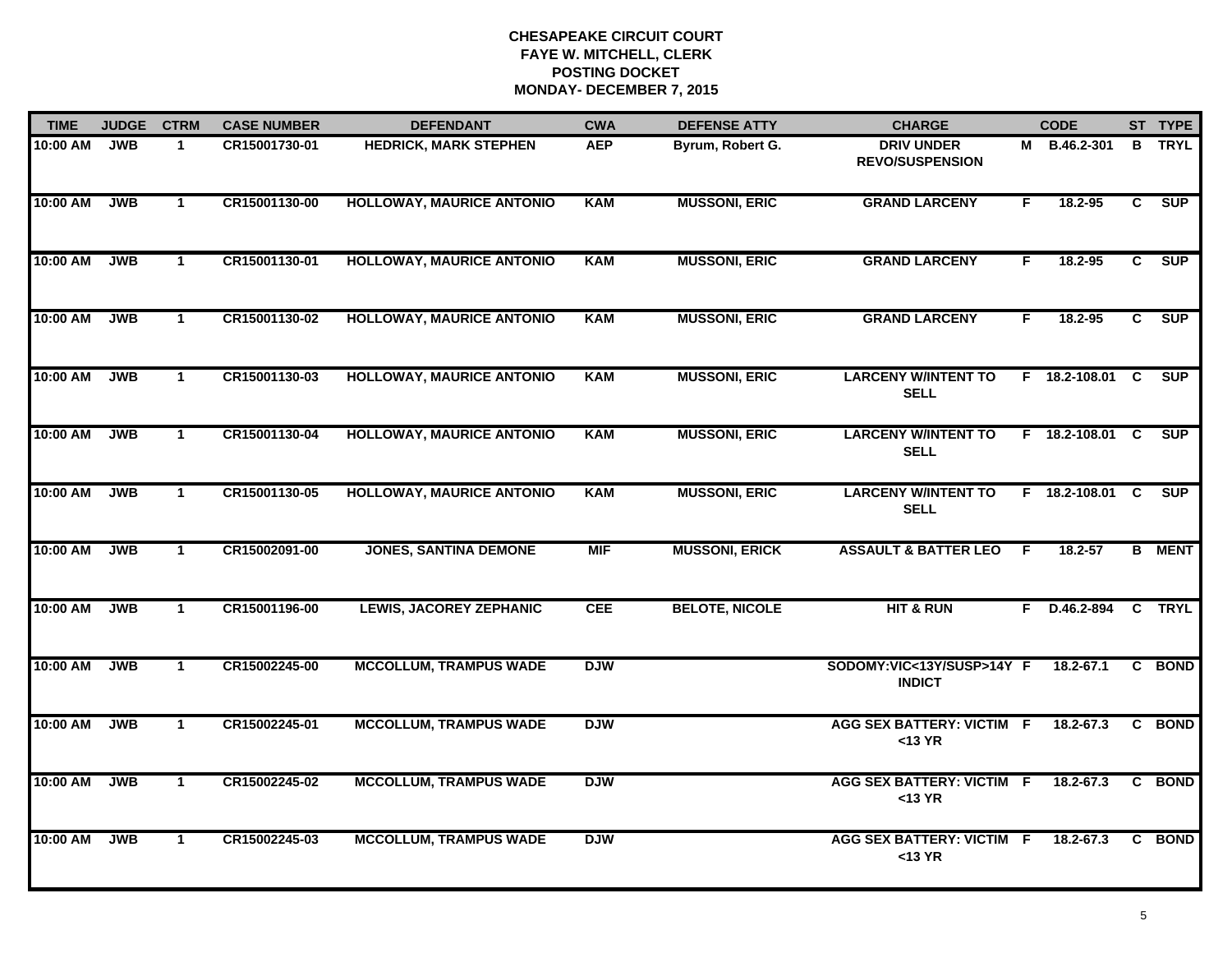| <b>TIME</b> | <b>JUDGE</b> | <b>CTRM</b>  | <b>CASE NUMBER</b> | <b>DEFENDANT</b>               | <b>CWA</b> | <b>DEFENSE ATTY</b>      | <b>CHARGE</b>                                     |    | <b>CODE</b> |    | ST TYPE       |
|-------------|--------------|--------------|--------------------|--------------------------------|------------|--------------------------|---------------------------------------------------|----|-------------|----|---------------|
| 10:00 AM    | <b>JWB</b>   | $\mathbf 1$  | CR15002245-04      | <b>MCCOLLUM, TRAMPUS WADE</b>  | <b>DJW</b> |                          | <b>AGG SEX BATTERY: VICTIM F</b><br>$<$ 13 YR     |    | 18.2-67.3   | C. | <b>BOND</b>   |
| 10:00 AM    | <b>JWB</b>   | $\mathbf{1}$ | CR15002245-05      | <b>MCCOLLUM, TRAMPUS WADE</b>  | <b>DJW</b> |                          | <b>PARENT VIOLATE CHILD</b><br>$15Y$              | F. | 18.2-370    |    | C BOND        |
| 10:00 AM    | <b>JWB</b>   | $\mathbf{1}$ | CR15002245-06      | <b>MCCOLLUM, TRAMPUS WADE</b>  | <b>DJW</b> |                          | <b>PARENT VIOLATE CHILD</b><br>$15Y$              | F. | 18.2-370    |    | C BOND        |
| 10:00 AM    | <b>JWB</b>   | $\mathbf 1$  | CR15002245-07      | <b>MCCOLLUM, TRAMPUS WADE</b>  | <b>DJW</b> |                          | <b>PARENT VIOLATE CHILD</b><br>$15Y$              | F. | 18.2-370    |    | C BOND        |
| 10:00 AM    | <b>JWB</b>   | $\mathbf{1}$ | CR15002245-08      | <b>MCCOLLUM, TRAMPUS WADE</b>  | <b>DJW</b> |                          | <b>PARENT VIOLATE CHILD</b><br>$15Y$              | F. | 18.2-370    |    | C BOND        |
| 10:00 AM    | JWB          | $\mathbf{1}$ | CR15000813-00      | <b>MCNEAL, DANIEL; JR</b>      | <b>CPO</b> | <b>MUSSONI, ERIK</b>     | <b>PWID HEROIN</b>                                | F. | 18.2-248    |    | C BOND        |
| 10:00 AM    | <b>JWB</b>   | $\mathbf{1}$ | CR15000813-01      | <b>MCNEAL, DANIEL; JR</b>      | <b>CPO</b> | <b>MUSSONI, ERIK</b>     | <b>POSSESS COCAINE</b>                            | F. | 18.2-250    |    | C BOND        |
| 10:00 AM    | <b>JWB</b>   | $\mathbf{1}$ | CR15001743-00      | <b>MERCER, ANTOINE SL</b>      | <b>AHM</b> | <b>HOLDER, WM JOSHUA</b> | <b>EMBEZZLEMENT</b>                               | F. | 18.2-111    |    | <b>B</b> PLEA |
| 10:00 AM    | <b>JWB</b>   | $\mathbf 1$  | CR15001743-01      | <b>MERCER, ANTOINE SL</b>      | <b>AHM</b> | <b>HOLDER, WM JOSHUA</b> | <b>EMBEZZLEMENT</b>                               | М  | 18.2-111    |    | <b>B</b> PLEA |
| 10:00 AM    | <b>JWB</b>   | $\mathbf{1}$ | CR15002190-00      | <b>MURPHY, ANGELA MARIE</b>    | <b>CEE</b> | Winn, A Robinson         | PETIT LARCENY; 3RD+ OFF F                         |    | 18.2-96     |    | <b>B</b> PLEA |
| 10:00 AM    | <b>JWB</b>   | $\mathbf{1}$ | CR15001853-00      | <b>SHERROD, JOSEPH LEE; JR</b> | <b>AEP</b> | Spencer, Jo Anne         | <b>PWID ETHYLONE</b>                              | F. | 18.2-248    |    | C TRYL        |
| 10:00 AM    | <b>JWB</b>   | $\mathbf{1}$ | CR15001853-01      | <b>SHERROD, JOSEPH LEE; JR</b> | <b>AEP</b> | <b>SPENCER, JO ANNE</b>  | POSSESS MARIJUANA, 1ST M 18.2-250.1<br><b>OFF</b> |    |             |    | C TRYL        |
| 10:00 AM    | <b>JWB</b>   | $\mathbf{1}$ | CR15001305-00      | <b>STEVENSON, DARRIN ALEX</b>  | <b>LML</b> | <b>PASS, STEPHANIE</b>   | <b>UNLAWFUL WOUNDING</b>                          | F. | 18.2-51     |    | <b>B</b> TRYL |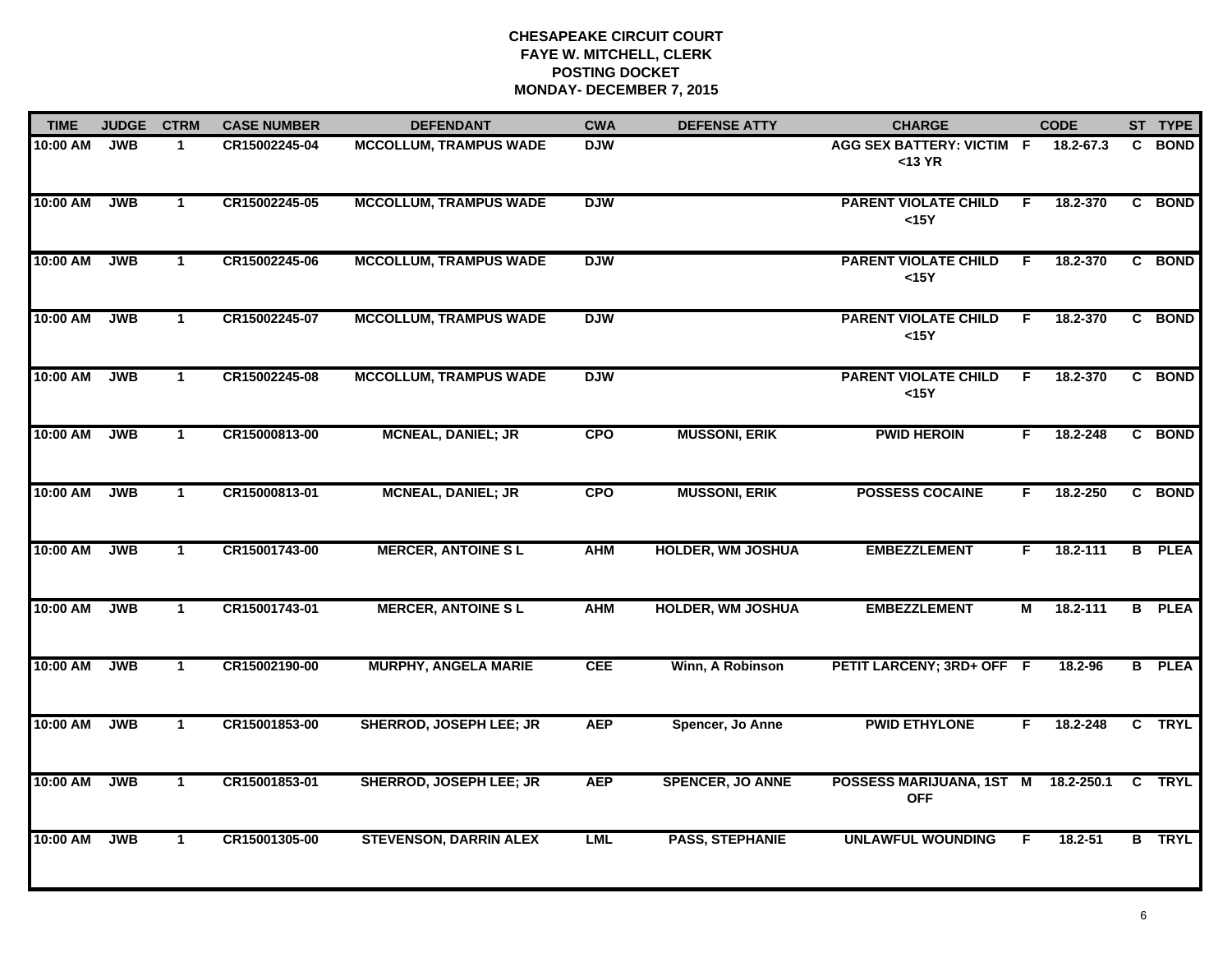| <b>TIME</b>   | <b>JUDGE</b> | <b>CTRM</b>  | <b>CASE NUMBER</b> | <b>DEFENDANT</b>                  | <b>CWA</b> | <b>DEFENSE ATTY</b>         | <b>CHARGE</b>                                       | <b>CODE</b>     | <b>ST</b> | <b>TYPE</b> |
|---------------|--------------|--------------|--------------------|-----------------------------------|------------|-----------------------------|-----------------------------------------------------|-----------------|-----------|-------------|
| 10:00 AM      | <b>JWB</b>   |              | CR15002249-00      | <b>STORY, ROY RICHARD; JR</b>     | <b>MIF</b> | Byrum, Robert G             | <b>CONCEALMENT: 3RD+ OFF</b>                        | - F<br>18.2-103 | C.        | <b>PLEA</b> |
| 10:00 AM MATA |              | 5.           | CR15001408-00      | <b>GIBSON, PHILLIP ARBRY; III</b> | <b>ABD</b> | <b>TITTER, JENNIFER</b>     | <b>OBTAIN MONEY FALSE</b><br><b>PRET &gt;=\$200</b> | 18.2-178<br>F.  | B         | <b>TRYL</b> |
| 10:00 AM      | MATA         | 5.           | CR15001854-00      | <b>STANFORD, ARICCO MARC</b>      | <b>JAF</b> | <b>SINGLETON, KENNETH L</b> | <b>CONCEAL WEAPON-CONV</b><br><b>FELON</b>          | 18.2-308.2<br>E | C.        | <b>JURY</b> |
| 10:00 AM      | <b>MATA</b>  | 5.           | CR15001854-01      | <b>STANFORD, ARICCO MARC</b>      | <b>JAF</b> | SINGLETON, KENNETH L        | POSSESS MARIJUANA 1ST<br><b>OFF</b>                 | 18.2-250.1<br>м | s         | <b>JURY</b> |
| 02:00 PM      | <b>PSB</b>   | $\mathbf{2}$ | CR15001226-00      | <b>LILLARD, TORR ROSS</b>         | <b>VSM</b> | Morecock, Robert G.         | <b>OBTAIN MONEY BY FALSE</b><br><b>PRETENSE</b>     | 18.2-178<br>-F  | в.        | <b>TRYL</b> |
| 02:00 PM      | <b>PSB</b>   | $\mathbf{2}$ | CR15001226-01      | <b>LILLARD, TORR ROSS</b>         | <b>VSM</b> | Morecock, Robert G.         | <b>OBTAIN MONEY BY FALSE</b><br><b>PRETENSE</b>     | 18.2-178<br>-F  | B         | <b>TRYL</b> |
| 02:00 PM      | <b>PSB</b>   | $\mathbf{2}$ | CR15001226-02      | <b>LILLARD, TORR ROSS</b>         | <b>VSM</b> | Morecock, Robert G.         | <b>OBTAIN MONEY BY FALSE</b><br><b>PRETENSE</b>     | 18.2-178<br>E   | B         | <b>TRYL</b> |